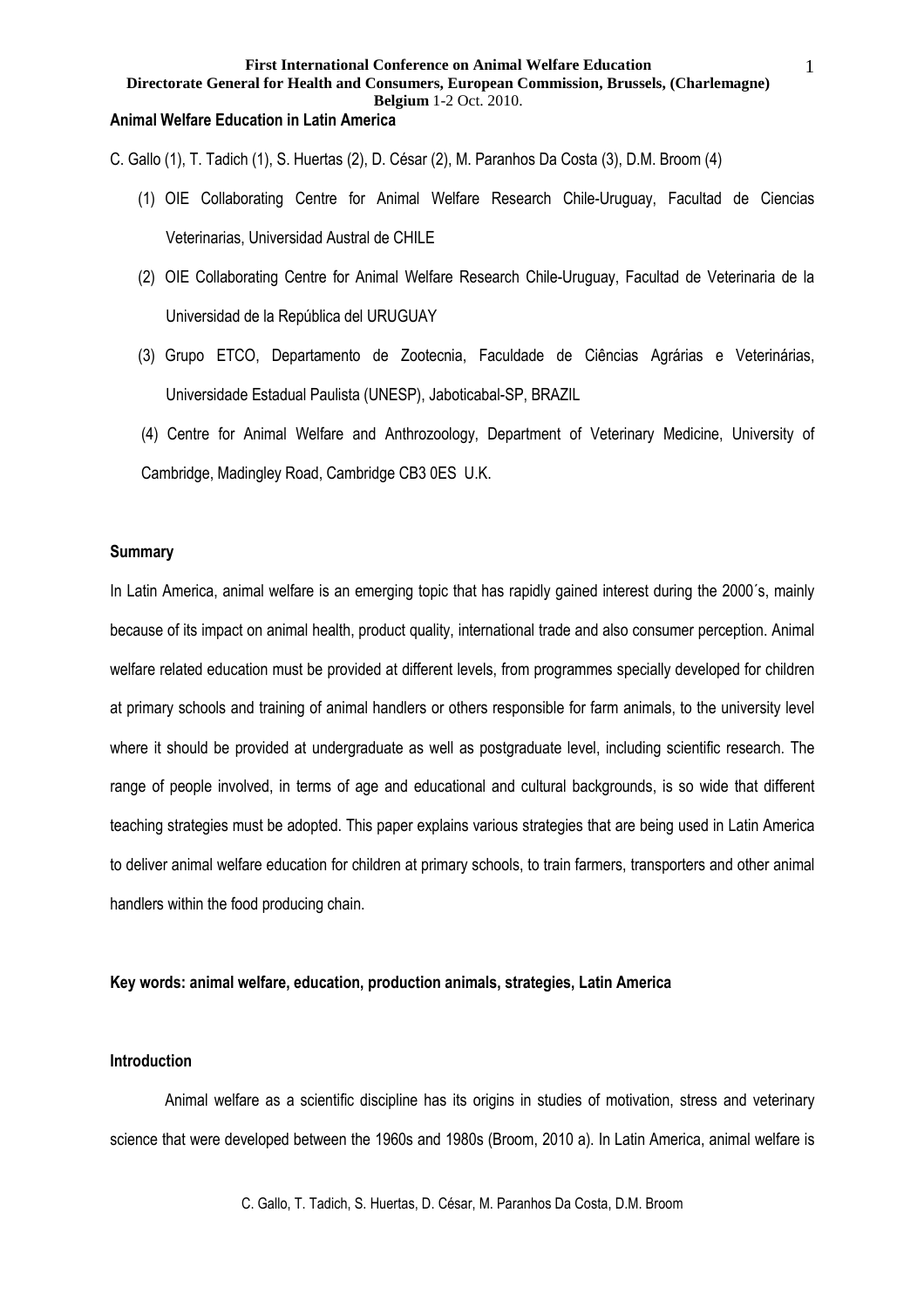### **Directorate General for Health and Consumers, European Commission, Brussels, (Charlemagne) Belgium** 1-2 Oct. 2010.

an emerging topic that has rapidly gained interest during the 2000´s, mainly because of its impact on animal health, product quality, international trade and also consumer perception (Tadich et al, 2010).

Because of the knowledge involved in animal welfare science, it is a topic that directly concerns the veterinary profession as well as other animal science and biology related lines of work. In order to create sustainable animal production systems, make a good use of resources, ensure good human health, develop pertinent legislation and generate social, cultural and environment responsibility, it is necessary to develop education about animal needs and animal welfare at all levels (Broom, 2010 a; Paranhos da Costa, 2010).

 In 2006, a survey was carried out as a technical item to be presented to the Regional Commission of the OIE for the Americas in order to determine at what levels animal welfare education had been carried out so far (Gallo, 2006). From 22 countries that replied to the questionnaire, 15 stated that they had provided training courses for their veterinary services personnel and the same number of countries had courses on animal welfare in veterinary faculties and other educational institutions. Eight countries had provided training for their producers, 7 for private veterinarians, 7 for agri-food industry personnel and only 2 for consumers.

Animal welfare related education must be provided at different levels, ranging from programmes especially developed for children at primary schools and the training of animal handlers, or others responsible for farm animals, to the university level where it should be provided at undergraduate as well as postgraduate level, including scientific research. In the case of Latin America in particular, the number of people involved in handling or working with animals is high, because of the existence of large numbers of smallholder farms. Their educational level is in general low so many of these people may not be able to read or understand some information available on how to improve animal welfare. The range of people involved, in terms of age and educational and cultural backgrounds, is so wide that different teaching strategies must be adopted.

This paper concerns the state of art of animal welfare education in Latin America, especially considering the presentations and outcomes of the Workshop "Educational strategies to promote animal welfare concepts and practices", held in June 2010 at Jaboticabal, Brazil (www.grupoetco.org.br). The aim of this workshop was to present the existing educational strategies to promote animal welfare concepts and practices in Latin America and discuss relevant issues for new developments.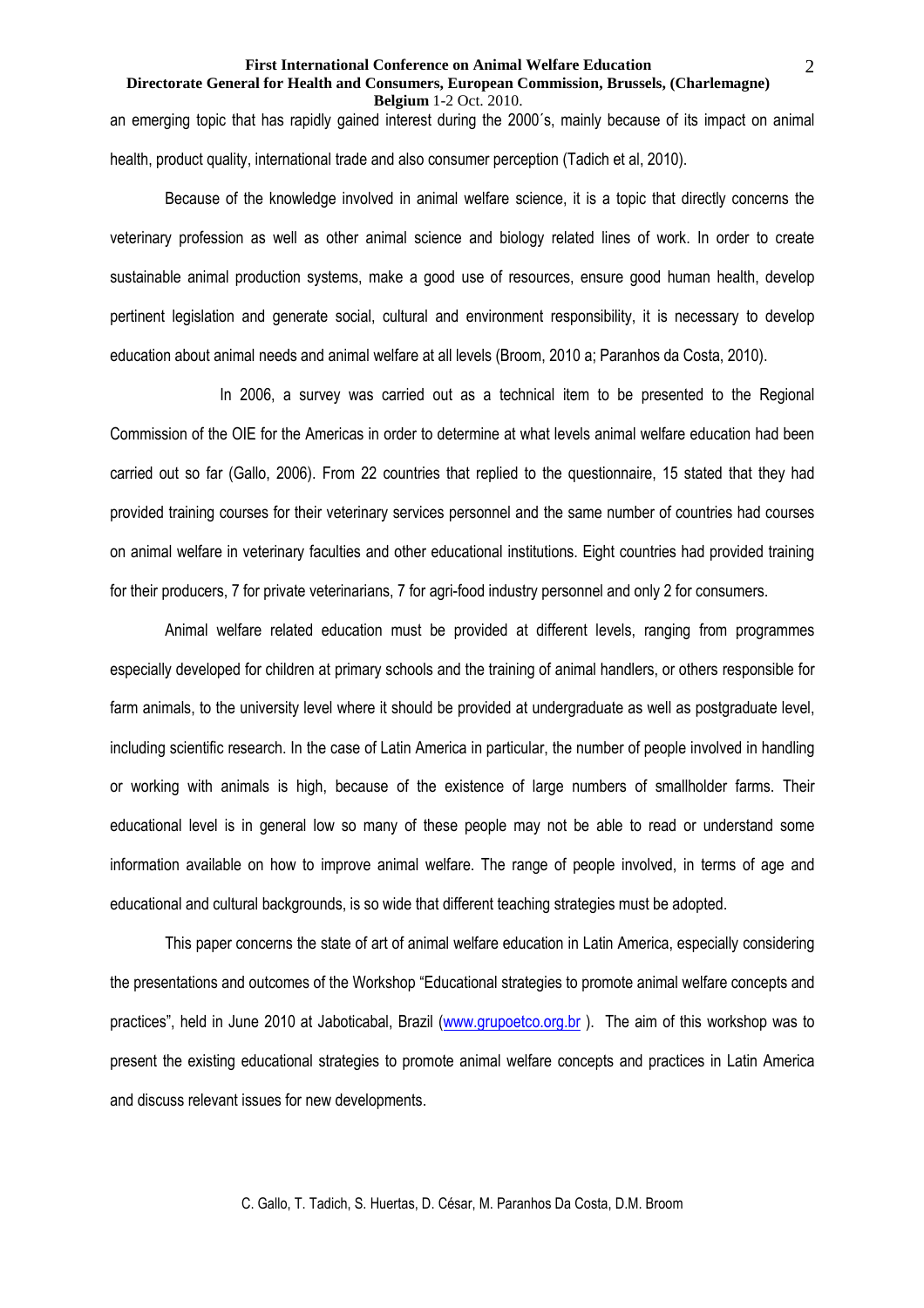# **Directorate General for Health and Consumers, European Commission, Brussels, (Charlemagne)**

**Belgium** 1-2 Oct. 2010.

# **Animal Welfare Education at Primary School Level**

 At the primary school level, animal welfare education probably will be more related to increasing awareness about responsible care of pets and environmental education. For example, in 2007 Uruguay carried out a project for training rural teachers in animal disease and animal welfare issues; the aim of the project was to develop awareness of zoonoses, production diseases and animal welfare in children at primary school level. The project was implemented by several institutions led by the Ministry of Agriculture, Livestock and Fisheries with the support of the Veterinary Medical Association, the National Veterinary Academy, the Veterinary Faculty and the Plan Agropecuario Institute. They were able to train 1,461 teachers and 1,083 rural primary schools. The Ceibal Plan, an initiative from the Uruguayan government, has been of great help for training programmes since, through this plan, each teacher and each student in the Uruguayan public school system has a laptop computer with access to internet (César, 2010).

 In the case of Chile similar strategies have been applied, on one hand the World Society for the Protection of Animal´s (WSPA) International Animal Welfare Education Programme aimed at teachers of children between 5-16 years, has been implemented in a couple of cities with the collaboration of the Chilean Ministry of Education since 2006. The same WSPA programme has been run in Costa Rica for over 18 years and more recently in Peru. Smaller projects have also been implemented in some Veterinary Schools, this is the case of the environmental education project at the Universidad Austral de Chile, this project is carried out by students from the Veterinary Faculty in Valdivia, under the coordination of a Veterinarian; they work with children from public schools creating awareness of the wild life present in the region and the impact that humans can have on them, other projects from the same Veterinary School are focused on responsible tenancy of pets. These kinds of projects not only educate children, but also increase social responsibility in veterinary students.

## **Animal Welfare Training for Producers and Animal Handlers**

 The lack of knowledge and suitable training opportunities of the people that work on a day to day basis with animals constitutes the primary problem that affects farm animal welfare. The strategies used should include the generation of skills, how to do things, originate models that promote humanitarian treatment of animals and apply quality controls (Ghezzi, 2010).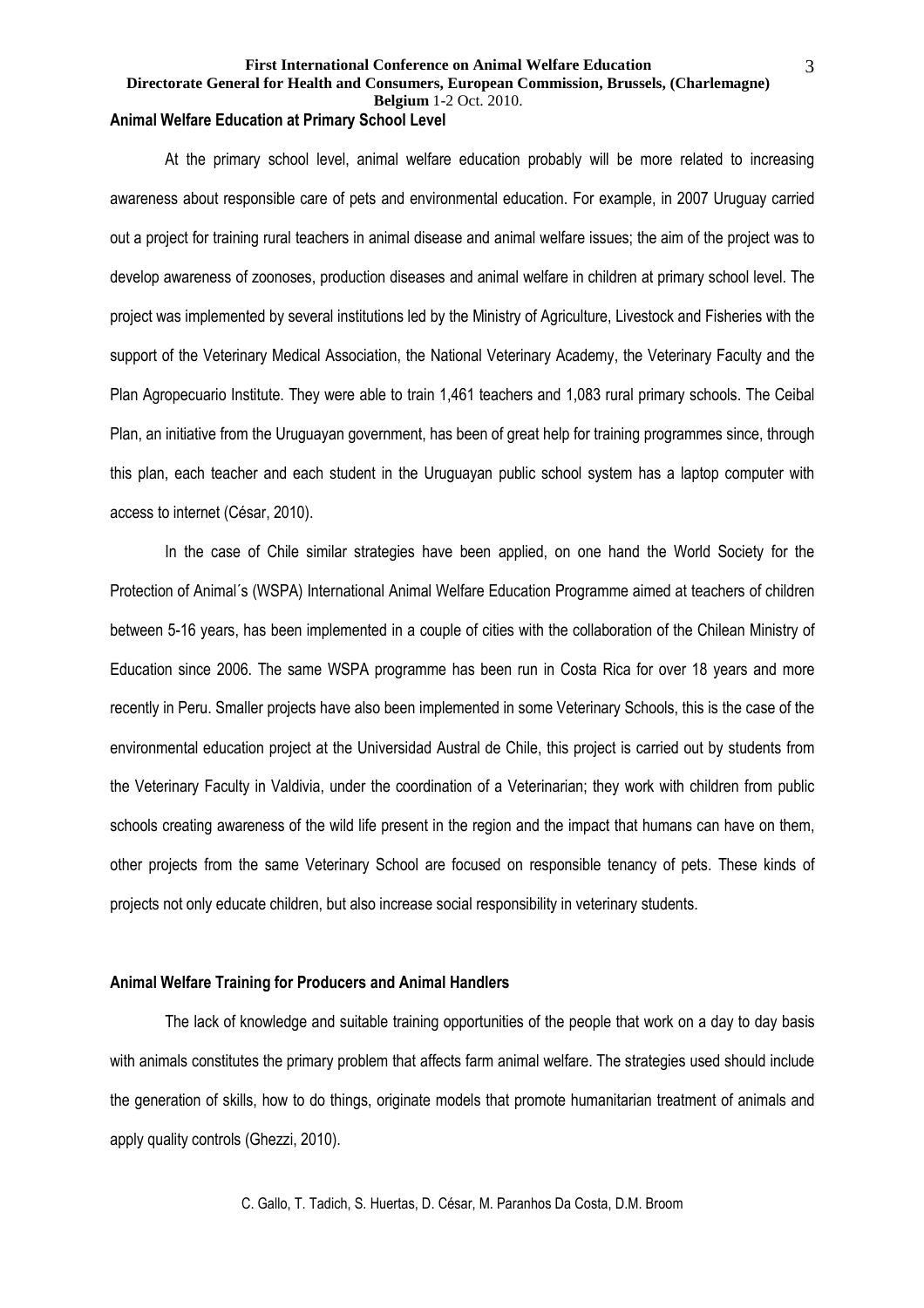### **Directorate General for Health and Consumers, European Commission, Brussels, (Charlemagne) Belgium** 1-2 Oct. 2010.

In the past 5 to 10 years, in several Latin American countries, awareness of animal welfare has been raised among stakeholders involved in the animal food chain, such as producers, farmers, animal handlers on farms, livestock markets and slaughterhouses, professionals, and livestock truck drivers among others. In this case information about good veterinary and management practices has been transmitted through courses and seminars. In order to gain attention among stakeholders and animal handlers, the strategy to promote animal welfare has been showing how the bad handling of meat animals on farm, during transportation and at slaughterhouses, produces economical losses, by increasing animal deaths, carcass weight losses, trimmings due to injections and bruising, and by negatively affecting meat quality (high muscle pH, dark cutting). In addition to theory, the courses usually include practical demonstrations of animal handling at local facilities and visual appraisal of the damages on the carcasses (Gallo, 2009; Huertas, 2010; Huertas et al, 2010; Paranhos da Costa, 2010). A similar strategy is being used in the case of the dairy chain. Surveys in Chile have shown the importance of understanding the needs of the dairy cows and the ways in which these needs can be satisfied, for instance by properly designing and constructing buildings and equipment, and minimizing pain in lame cows (Arraño et al 2007, Tadich 2010) Training farm workers involved in the milk production industry can also greatly improve the welfare of animals, increase milk yields, decrease calf mortality and even increase the status of job satisfaction of workers (Paranhos da Costa, 2010)

On the other hand training workshops for abattoir personnel have been used in intervention studies and their effectiveness has been assessed after the training, using animal behaviour and meat quality measures in slaughterplants (Gallo et al, 2003). The Welfare Quality® project in Chile, Brazil and Uruguay has also been useful in assessing animal welfare through the use of their protocols in Latin America although some modifications are needed due to differences in production systems, in the creation of links between different research institutions, and it has the potential to be used as a basis for educational actions in the future (Huertas et al, 2010; Manteca & Köbrich, 2010). Resources for improving animal handling skills of slaughterhouse staff have also been made available by WSPA in Brazil (Lüdcke, 2010); courses have been attended by people in many slaughterhouses and videos have been produced, that focus on the training of technical and practical details about stunning methods and equipment, to be used in cattle, pigs and poultry.

C. Gallo, T. Tadich, S. Huertas, D. César, M. Paranhos Da Costa, D.M. Broom All of the above mentioned training is related to animals that produce food for human consumption, mainly ruminants, pigs and poultry; but in the case of animals such as equines, which are mainly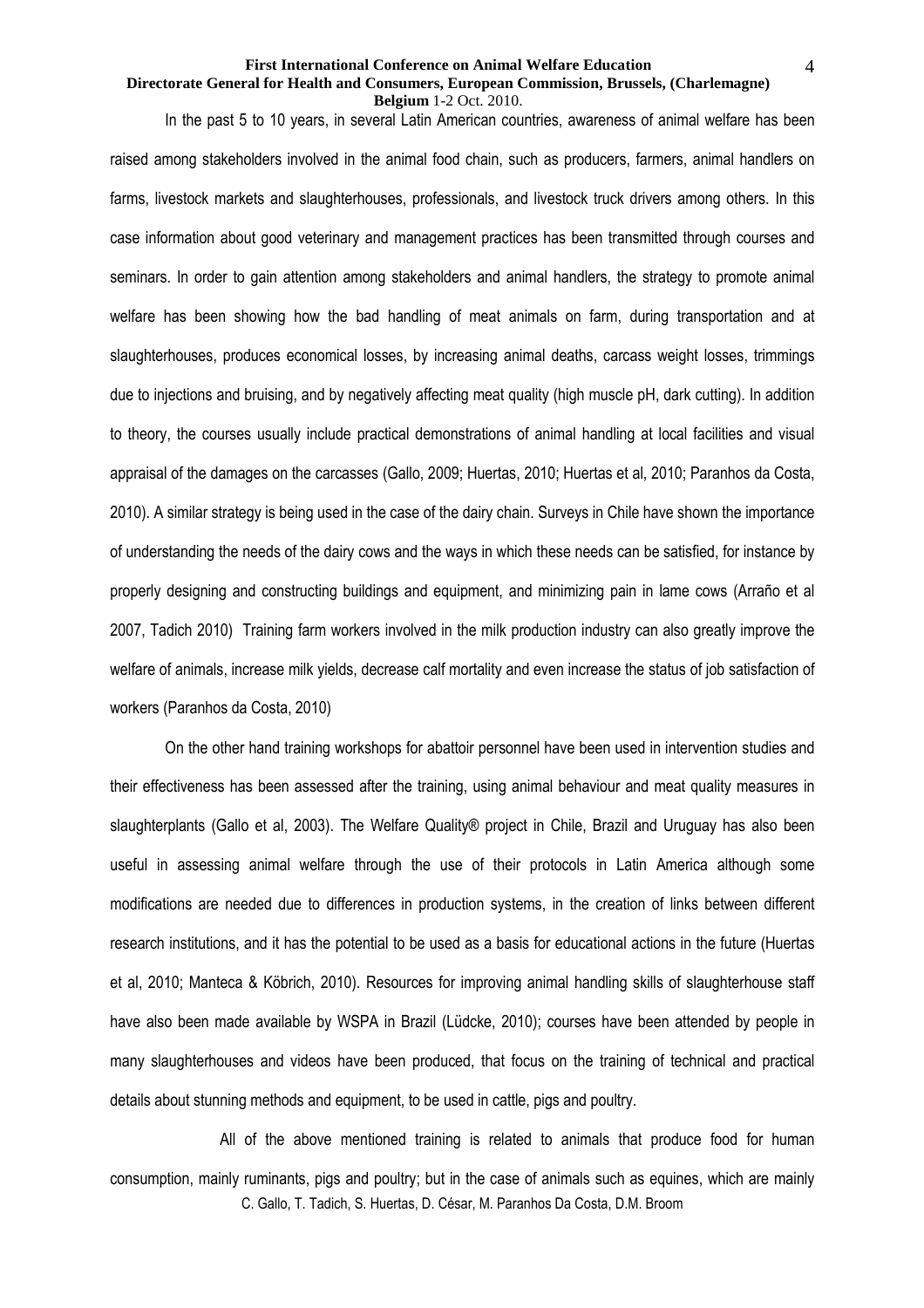### **Directorate General for Health and Consumers, European Commission, Brussels, (Charlemagne) Belgium** 1-2 Oct. 2010.

used for food and work, but are also considered as companion animals for pleasure or sports, the situation is completely different. For example in the case of Chile a study showed that less than 50% of the personnel in charge of horses had training of some kind in equine handling and less than 10% in animal welfare (Márquez et al, in press).

Methods of educating people involved in other aspects of animal handling are also being put into practice in Brazil. Control officers are being trained to catch, handle and keep stray dogs and cats, using techniques both to minimize the adverse effects of stray dogs and cats, and to minimize adverse effects on the welfare of these animals (García & Plaza Nunes, 2010).

Generally speaking, an aspect that has encouraged the training of stakeholders in the food chain from a governmental level in Argentina, Chile, Brazil and Uruguay has been the fact that the adoption of animal welfare practices facilitates trade agreements. In the case of Chile the free trade agreement with the European Union has been a key element in improving the welfare of beef cattle. This is probably the reason why most of the training has occurred at one or more levels of the food producing chain. At farm level, adoption of "good management practices" and "animal farms under official control" (PABCO-Chile) certifications, which include some animal welfare aspects, are strategies provided by the National Agricultural Service (SAG) (Gonzalez et al, 2004). It is important to communicate information about AW to all veterinarians, especially those working for the government, and also to the owners of farms, workers in all aspects of animal production and, at some level, to the general public. Similar educational activities as well as the existence of governmental "Animal Welfare Commissions" were reported for several other Latin American countries during the workshop held in Jaboticabal, Brazil (Argentina, Brazil, Cuba, Uruguay).

On the other hand, the OIE is also encouraging its member countries to put into practice the animal welfare standards (OIE, 2009); therefore an Animal Welfare Focal Person has been appointed in each member country who should promote AW locally. However, in the case of Latin America the AW Focal Person is generally a member of the official veterinary services in each country, without specific knowledge in AW and they need to be trained in AW before he/she can start promoting the topic in the country; hence through the OIE, workshops with experts are being organized in different countries in order to train Focal Persons for this new duty.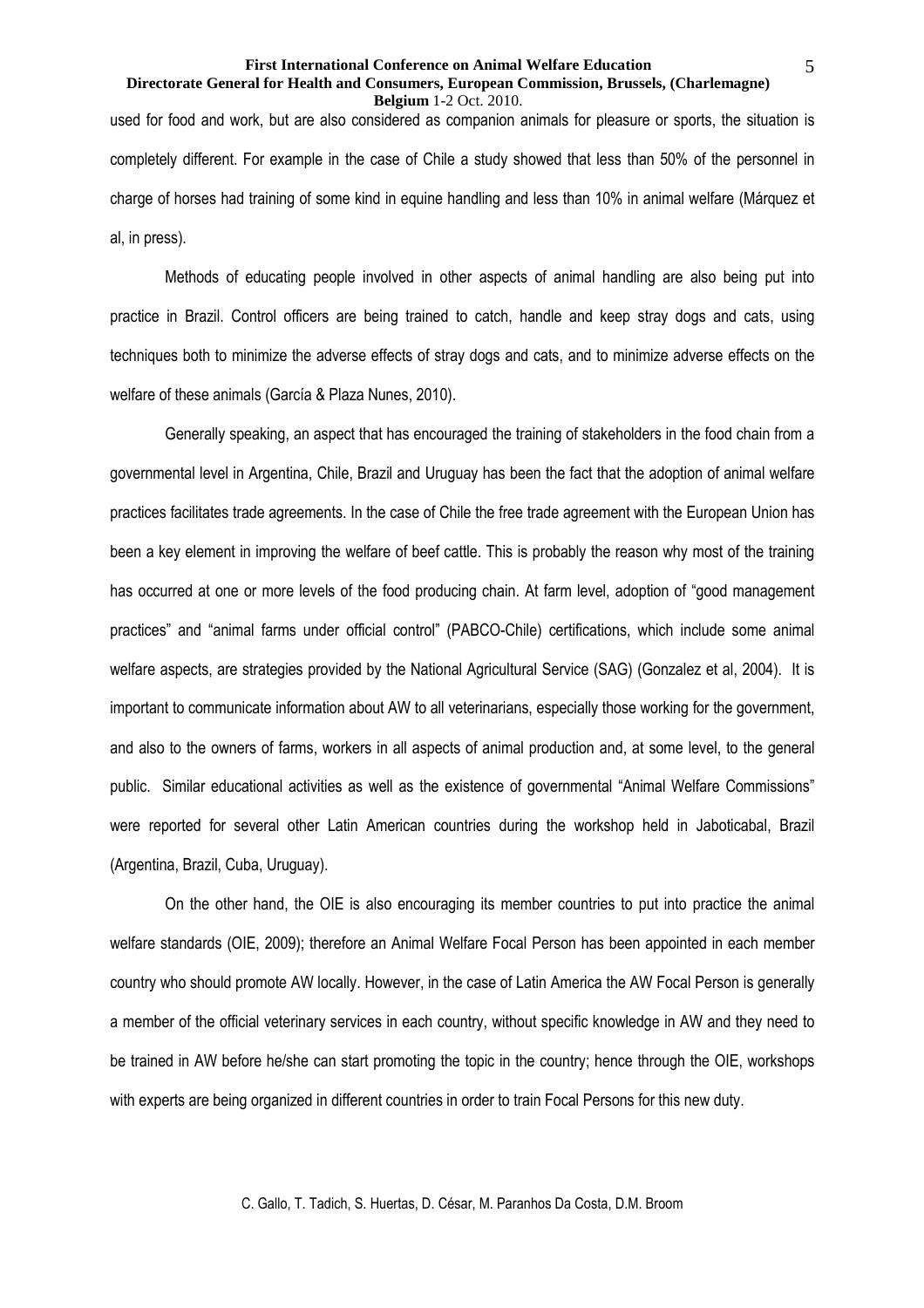### **First International Conference on Animal Welfare Education Directorate General for Health and Consumers, European Commission, Brussels, (Charlemagne) Belgium** 1-2 Oct. 2010. **Animal Welfare Education at the Undergraduate and Postgraduate Level**

 In relation to the inclusion of animal welfare topics at university level in Veterinary Faculties or other higher educational institutions, countries such as Brazil, Colombia, Costa Rica, Honduras, Peru, Chile and Argentina have specific courses on the subject while other countries include the topic as a part of other courses (Gallo, 2006). In fact one of the recommendations as a result of the 18<sup>th</sup> Conference of the Regional Commission of the OIE for the Americas was to stimulate the creation of animal welfare related courses, in order to improve knowledge of the subject not only of students but also among professionals, and that these courses should include the teaching of the OIE animal welfare standards (OIE, 2006).

 Training academic staff in animal welfare is essential to design a course that satisfies student requirements by stimulating them to become more knowledgeable on the subject, applying concepts learned at the university to their professional practice, or developing research in these areas. Tadich et al (2009) state that one limitation of the teaching of AW in Chile is the lack of instructors with adequate training. It can be said that it is also a limitation in most Latin American countries and it is, in part, a consequence of the absence of AW in courses when the teachers of the courses were themselves students. Courses on animal nutrition and animal genetics, for example, seldom make any reference to behaviour or welfare despite the obvious overlap between the subject areas and the importance of one for the other (workshop report 2010). As has been said before, AW is an emerging topic in Latin America and the situation regarding lack of instructors should be improving.

One strategy used in Latin American countries to implement animal welfare education at the university level, has been through the use of WSPA's and University of Bristol "Concepts in Animal Welfare" (CAW) programme; although this course only provides a guidance to instructors and is not equivalent to a continuing education programme, it has been used to train instructors in Colombia, Chile, Brazil and Uruguay.

In the case of Chile, the topics included in CAW are taught to second year students of Veterinary Medicine at the Universidad Austral de Chile at an optional Animal Welfare course, since 2006; later on during their final year they have a course on Applied Animal Welfare, where they can study in more detail professional applications of the subject introduced only in 2008. Another Chilean university that has specific courses on animal welfare is the Universidad Mayor, this was the first school to introduce a mandatory course on animal welfare in its curricula in 2002. Particularly in the case of Chile, animal welfare appears to have been emphasized in the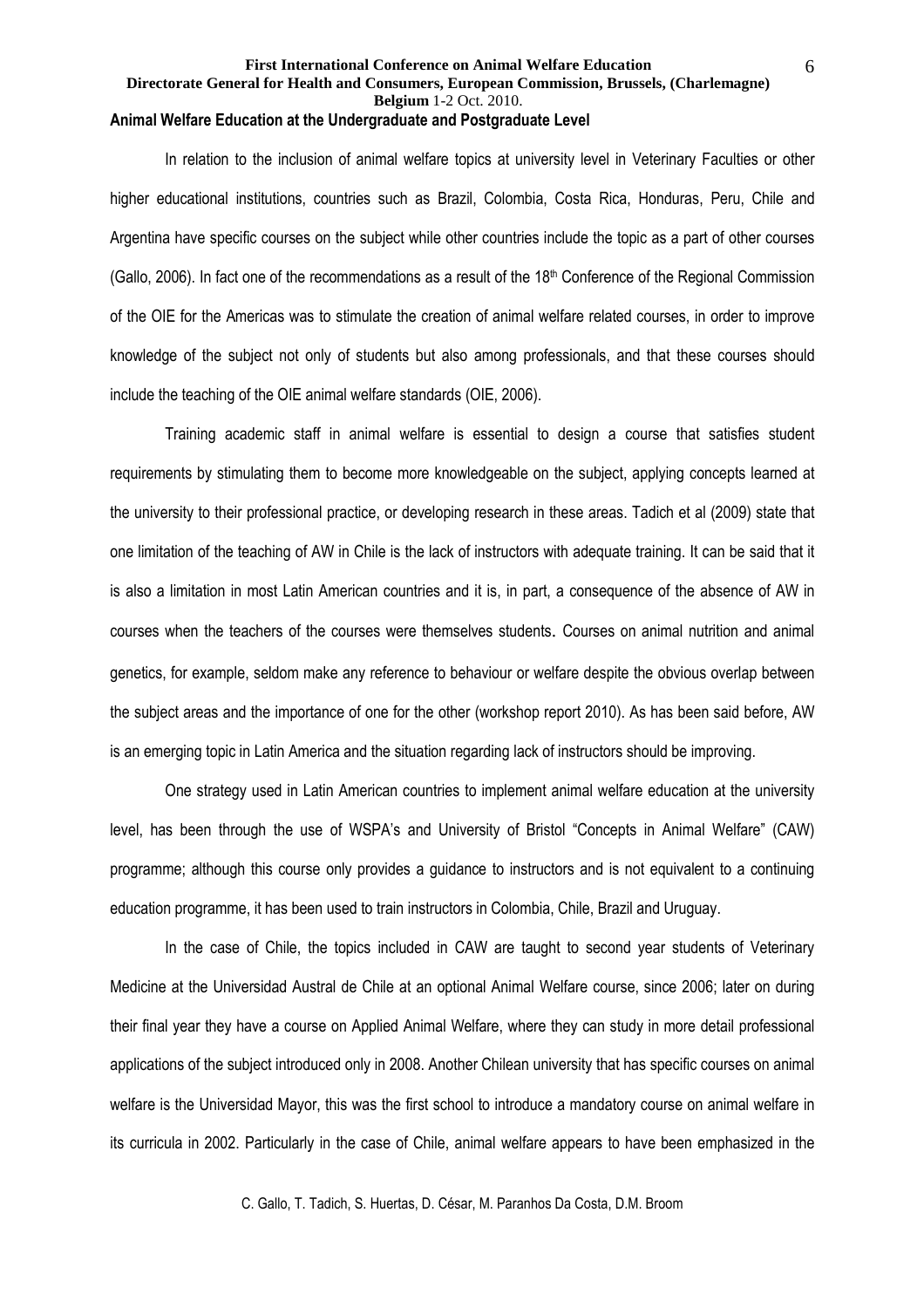### **Directorate General for Health and Consumers, European Commission, Brussels, (Charlemagne) Belgium** 1-2 Oct. 2010.

past 10 years because of some professional's training in this area and because of academic links with specialized groups, especially British groups (Tadich et al, 2010).

 In the case of Brazil, some of those who now deliver animal welfare courses attended courses on the science and teaching of applied animal behaviour and animal welfare organised between1992 and 2009 in UNESP, Jaboticabal, by Dr Mateus Paranhos da Costa with Professor Donald Broom as one of the lecturers. Conferences relevant to the teaching of welfare during housing, transport and slaughter were arranged during the last 15 years in Jaboticabal, Porto Alegre, Concordia, Campo Grande, Brasilia, Goiania, Curitiba and Rio de Janeiro by Paranhos da Costa, Adroaldo Zanella, Carla Molento, WSPA and others. External speakers such as Broom, Neville Gregory and Ana Pinto contributed. The first animal welfare course taught to veterinary students by Brazilian lecturers was in 1999 at the Universidade de Brasilia. Today one third of the 160 institutions offering veterinary programmes in Brazil have animal welfare teaching courses (Molento, 2008; Molento & Calderón, 2009;Tadich et al, 2009).

 The experience of the Universidad Nacional Autónoma de México (UNAM) was that between 1989 and 1993 they organized four courses of applied ethology and animal welfare taught by Professor Donald Broom, Dr. Temple Grandin and Dr. Gerrit van Putten, with the aim of training academics that later on would be in charge of lecturing on the applied ethology and animal welfare courses, included in the curriculum of the university already in 1993. In 2003 the curriculum was modified so that it would include mandatory as well as optional animal welfare courses (Galindo, 2010)

 The topics emphasized in the undergraduate teaching of animal welfare at the different schools in Latin America include farm animals, companion animals, working animals, wildlife, zoo animals, and to a lower degree laboratory animals (Tadich et al, 2010). More or less emphasis is given to each topic depending on the Universities research and academic strengths.

 Postgraduate Masters and Doctorate degrees are also run in the subject in some countries. In Brazil the first postgraduate course was taught in 1998 at the Universidade Federal Fluminense, whilst in the case of Chile animal welfare is being included as a topic for postgraduate research at the Universidad Austral de Chile. In 2010 the Universidad Mayor opened a Diploma in Veterinary Clinical Ethology and Animal Welfare. Mexico has included applied ethology and animal welfare into their postgraduate lectures at the UNAM since 1998, with over 30 graduates in the area up to this time (Galindo, 2010).

C. Gallo, T. Tadich, S. Huertas, D. César, M. Paranhos Da Costa, D.M. Broom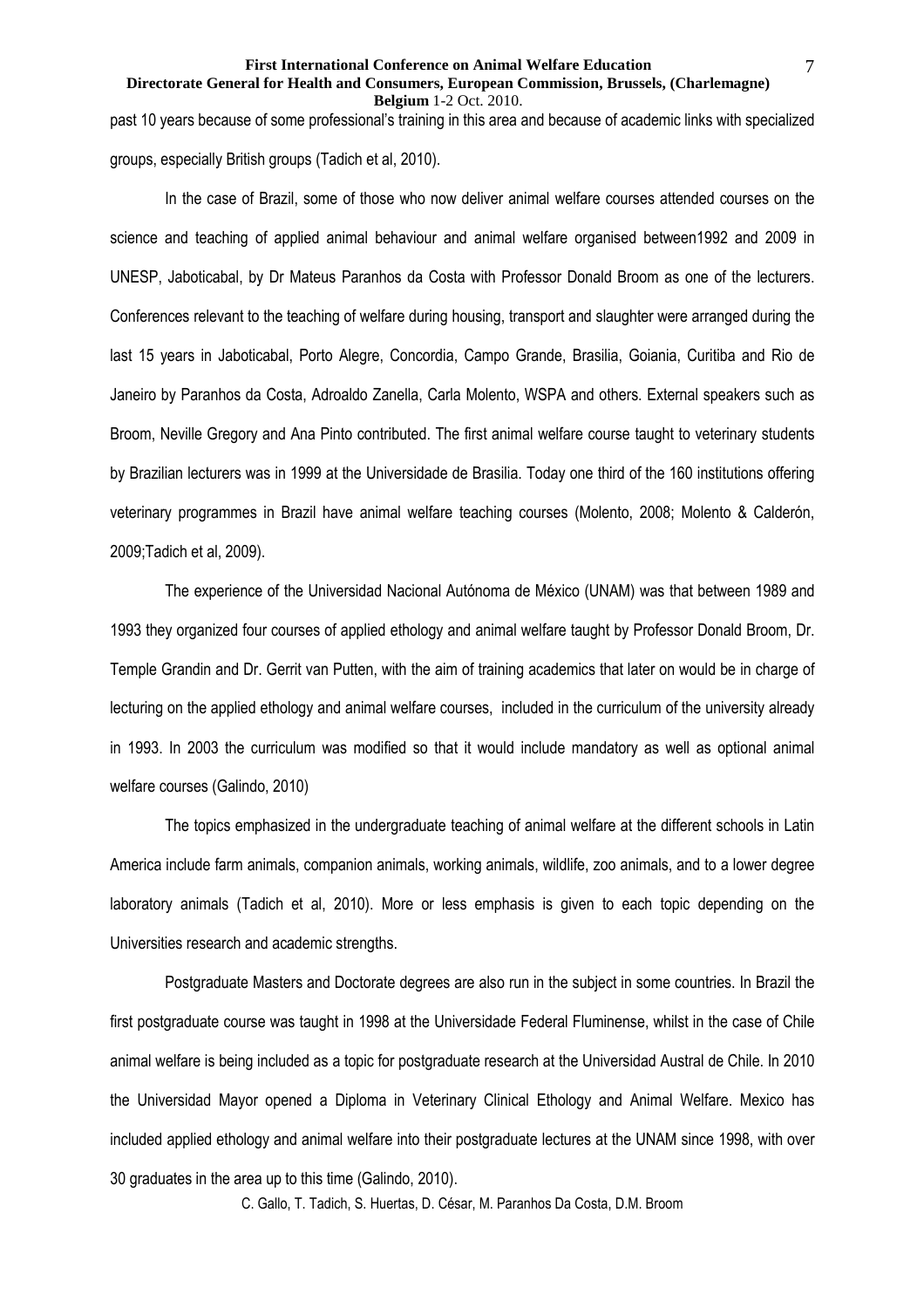### **Directorate General for Health and Consumers, European Commission, Brussels, (Charlemagne) Belgium** 1-2 Oct. 2010.

 Even though the teaching strategies might differ between countries they all seem to agree on the concepts that animal welfare courses must include, such as ethics and scientific concepts of animal welfare, animal behaviour and animal needs, legislation, uses of animals and animal welfare assessment strategies (Broom, 2005). In each country these concepts are taught in accordance to its own social and religious views. Consequently, the main research topics in relation to animal welfare, at some veterinary schools in Latin America are related to humane slaughter for farm animals, wild animals, transport of animals, husbandry of animals (cattle, pigs and poultry are emphasized), control of stray dogs, laboratory animals, working animals (horses and donkeys), animals used for traditional festivities and sports, humane slaughter during disease outbreaks (Tadich et al, 2010). Animal welfare is part of the broader areas of sustainability in agriculture and of product quality and can be introduced to the curriculum in this way (Broom 2001, 2010).

## **Other Strategies for Animal Welfare Education**

 Another way of disseminating information about animal welfare topics and relevant research in the subject is through the organization of conferences, workshops and seminars. Since 2004 numerous national and international meetings dealing with animal welfare have been organized in countries such as Argentina, Brazil, Chile, Colombia and Uruguay. During 2009 the Animal Welfare Programmes of the Universidad Austral de Chile and the Universidad de la República del Uruguay were officially recognized by the OIE as a Collaborating Centre for Animal Welfare Research Chile-Uruguay; the first activity organized by the new Collaborating Centre was the 1 st Meeting of Animal Welfare Researchers, which was held in Valdivia, Chile, in November 2009. This meeting attracted more than 140 people from 12 Latin American countries, who presented 60 posters showing research activities currently going on in the region. Most National and Pan-American Veterinary Congresses in Latin America are nowadays including a specific topic on animal welfare.

C. Gallo, T. Tadich, S. Huertas, D. César, M. Paranhos Da Costa, D.M. Broom The use of new technologies for animal welfare teaching or the delivery of information related to research in the area is also important, since they allow a higher number of persons to be reached at lower costs. Many Latin American university teachers took the on-line Cambridge e-learning course on animal welfare in English and Portuguese run from Cambridge, U.K. by Dr Ana Pinto. Several animal welfare groups in Latin America have their own websites where access to information is free; scientific papers and other helpful documents and didactic material can be downloaded; news about courses and conferences are disseminated and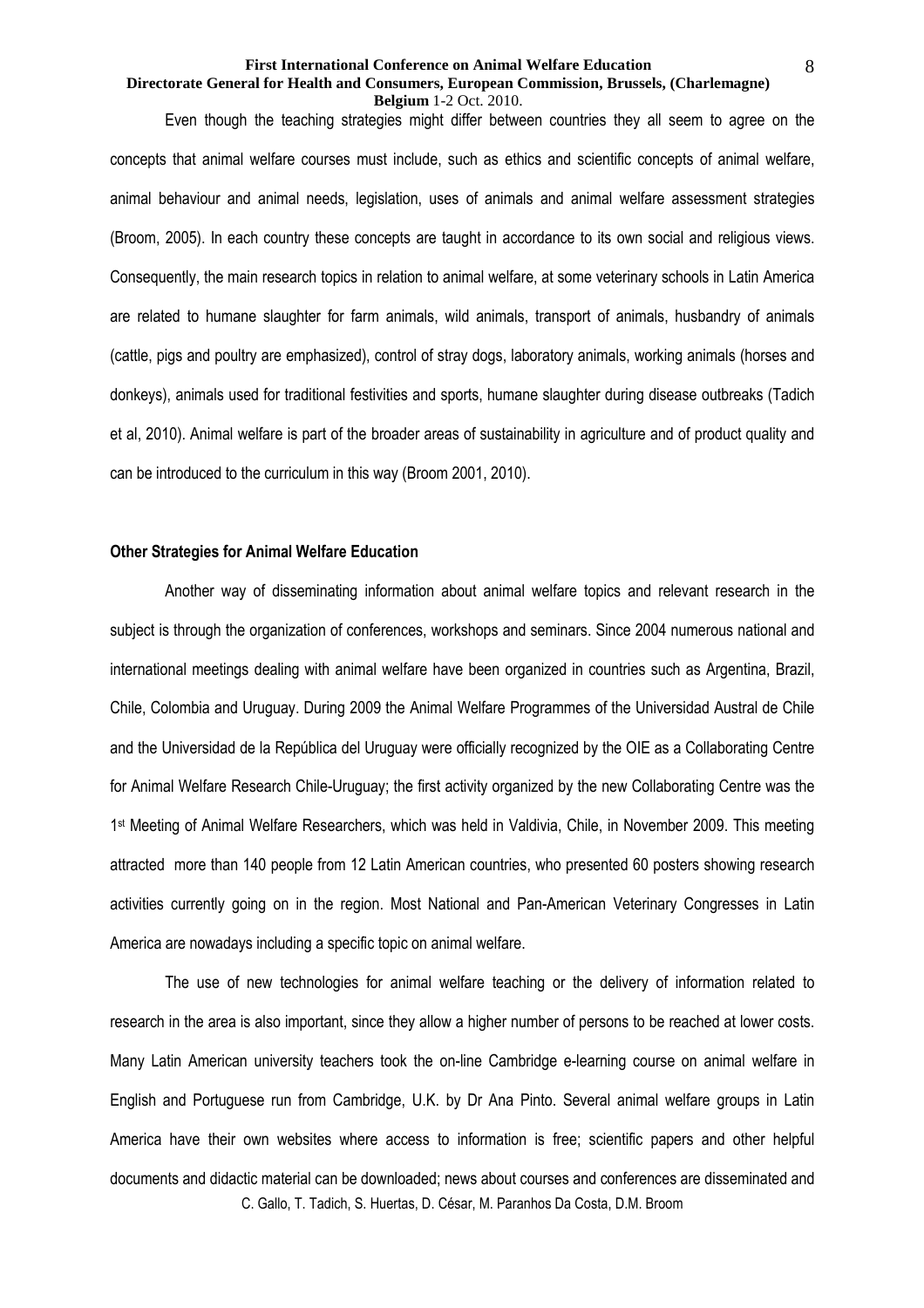### **Directorate General for Health and Consumers, European Commission, Brussels, (Charlemagne) Belgium** 1-2 Oct. 2010.

visitors can send their inquiries to researchers. Some examples of these websites are: www.bienestaranimal.cl by the Animal Welfare Programme of the Universidad Austral de Chile; www.bienestaranimal.org.uy by the Animal Welfare Group of the Universidad de la República, Uruguay; www.grupoetco.org.br by the Ethology and Animal Ecology Group at the São Paulo State University, Brazil. Some e-learning material, is also being incorporated in some of these web pages, as it is the case of the "Interactive guide for the handling of cattle", recently made available within the Chilean webpage.

 Another strategy used to promote animal welfare at different levels in Latin America has been the development of written material such as fact sheets, booklets and other didactic material, containing information on how to properly handle production animals on farms, during transport and at slaughter; some of them have also been developed for children at school level. All three groups mentioned above are constantly producing such material, which is characterized by the incorporation of plenty of photographs, drawings and schemes that make animal welfare easy to understand even for people with little education.

 Strategic alliances between countries are necessary in order to put the internationally accepted standards (OIE, 2009) into practice and complement the efforts of different groups working in animal welfare within Latin America.

## **Conclusions**

 The conclusions of the general discussion during the workshop held in Brazil in June, about the future of animal welfare teaching were summarized by Broom (2010 b); they were partly concerned with advocating the occurrence of such courses and partly with the practicalities of preparing and presenting courses.

Children in schools can be taught about the basic functioning of animals as individuals with brains and abilities to control their environments. They can also be taught to respect living animals and introduced to basic ethical issues of what is right or wrong in this area.

C. Gallo, T. Tadich, S. Huertas, D. César, M. Paranhos Da Costa, D.M. Broom The idea can be introduced that individuals, including the commonly encountered animals, have diseases, pain systems and welfare that can be assessed using measurement. In universities, all students who work with or study animals should receive some instruction about animal welfare. The courses can be as described above and are important because these people will be the teachers of the future. It was generally agreed that all those who work with mammals, birds and fish, for example on farms or in laboratories, should be required to attend courses on animal welfare, including information about animal diseases. Much of the key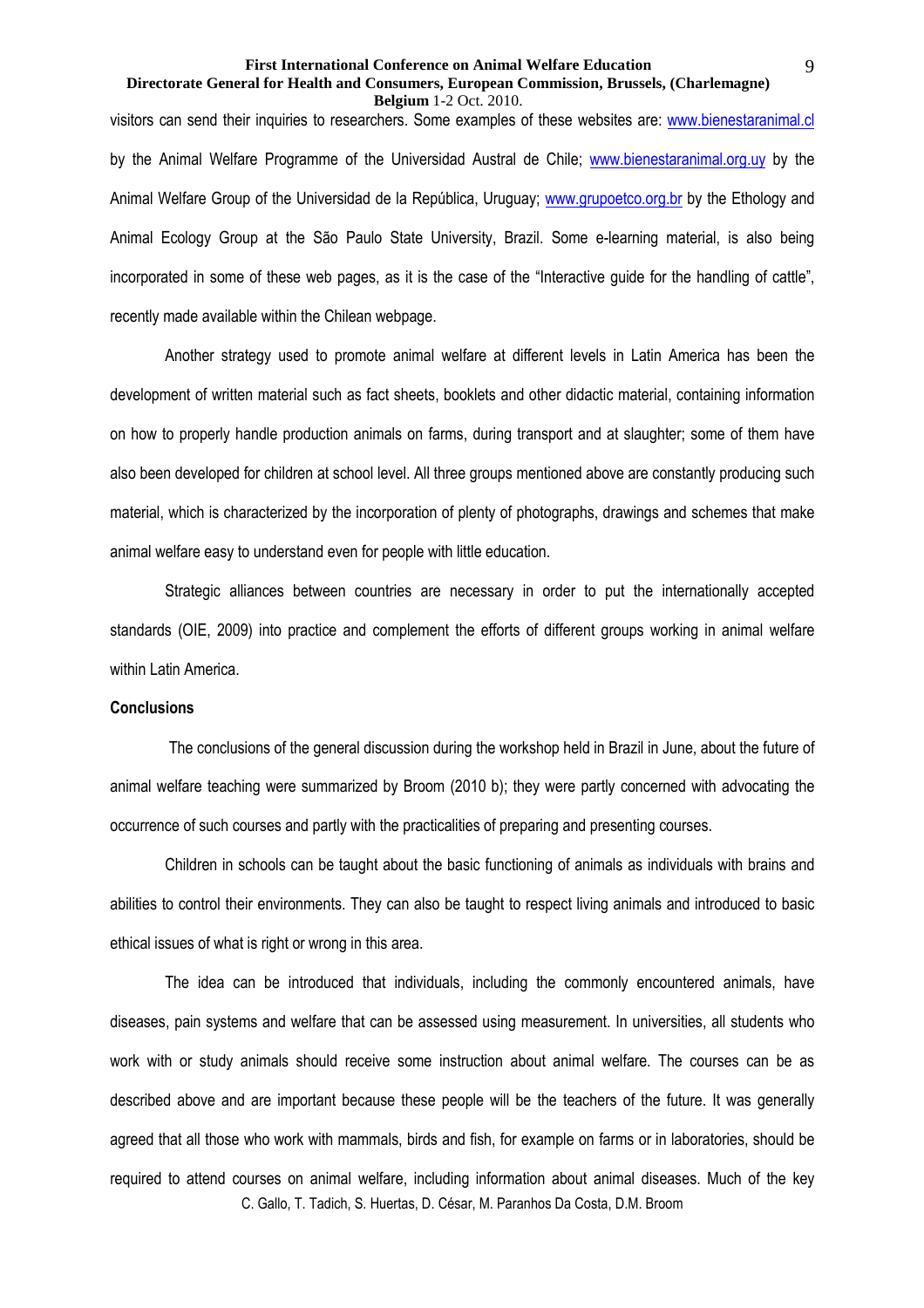### **Directorate General for Health and Consumers, European Commission, Brussels, (Charlemagne) Belgium** 1-2 Oct. 2010.

information required in these courses concerns simpler or more elaborate descriptions, depending on the educational level of the recipients. Although face-to-face training on courses is the best method of instruction,

booklets and other documents and material, including videos, on the internet are also of value.

It was thought that a summary of the information presented in the Workshops could usefully be made

available to the public and presented to relevant government departments in Latin America.

# **References**

Arraño C., Báez A., Flor E., Whay H.R. & Tadich N. (2007). Preliminary study of the use of a protocol to assess the welfare of dairy cattle using animal based observations. Arch Med Vet 39: 239-245.

Broom, D.M. 2001. The use of the concept Animal Welfare in European conventions, regulations and directives. *Food Chain 2001*, 148-151, Uppsala: SLU Services.

Broom D. (2005). Animal welfare education: development and prospects. *J Vet. Med Educ* 34: 438-441.

Broom, D.M. 2010. Animal welfare: an aspect of care, sustainability, and food quality required by the public. *J. Vet. Med. Educ.,* 37, 83-88.

Broom D. (2010 a). Animal welfare education: Science and values. Workshop 2: Educational strategies to promote animal welfare concepts and practices. Jaboticabal, SP, Brazil, 1-2 June 2010.

Broom D. (2010 b). Final report of Workshop 2: Educational strategies to promote animal welfare concepts and practices. Jaboticabal, SP, Brazil, 1-2 June 2010.

César D. (2010). Training rural teachers. Workshop 2: Educational strategies to promote animal welfare concepts and practices. Jaboticabal, SP, Brazil, 1-2 June 2010.

Ghezzi M. (2010). Training to promote animal welfare in production animals. Workshop 2: Educational strategies to promote animal welfare concepts and practices. Jaboticabal, SP, Brazil, 1-2 June 2010.

Galindo F. (2010). Animal welfare in the university curricula. Workshop 2: Educational strategies to promote animal welfare concepts and practices. Jaboticabal, SP, Brazil, 1-2 June 2010.

Gallo, C., Teuber C., Cartes M., Uribe H. & Grandin T. (2003). Improvements in pneumatic captive bolt stunning after changes in equipment and training of personnel. *Arch. Med. Vet.* 35 (2): 159-170.

Gallo C. (2006). Animal welfare in the Americas. In: Compendium of technical items presented to the International Committee or to Regional Commissions of the OIE. Paris, France, pp. 151-166.

Gallo, C. (2008). Enseñanza del bienestar animal en los cursos de Medicina Veterinaria y Zootecnia. Anais do I Congresso Brasileiro de Bioética e Bem-Estar Animal e I Seminário Nacional de Bioasseguranca e Biotecnologia Animal. 16 a 18 de abril de 2008, Recife-PE, Brazil.

Gallo, C. (2009). Bienestar animal y buenas prácticas de manejo animal relacionadas con la calidad de la carne. En: Introducción a la ciencia de la carne. Editado por Gianni Bianchi y Oscar Feed, 1ª ed. Editorial Hemisferio Sur, Montevideo, Uruguay, pp 455-494.

C. Gallo, T. Tadich, S. Huertas, D. César, M. Paranhos Da Costa, D.M. Broom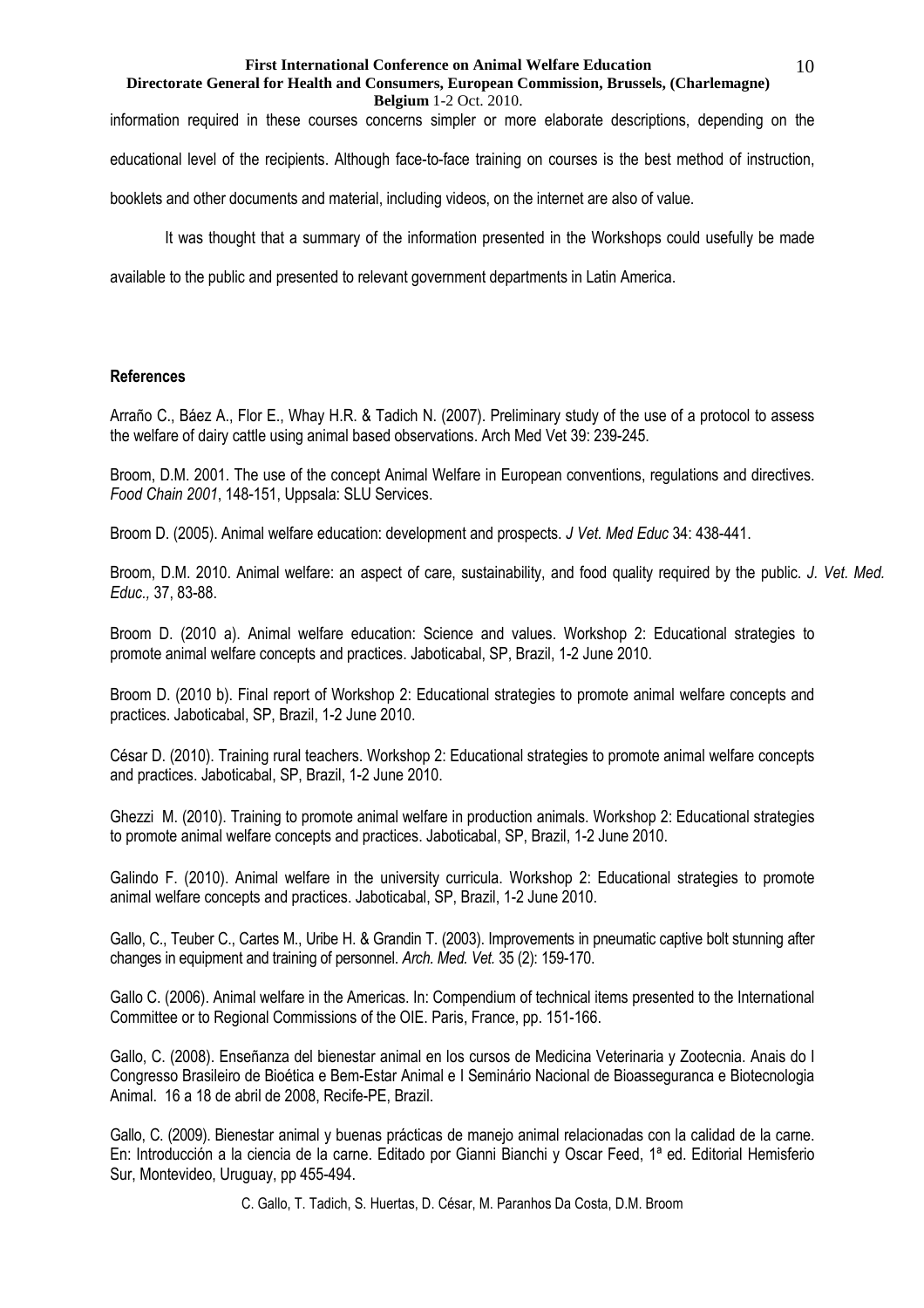### **First International Conference on Animal Welfare Education Directorate General for Health and Consumers, European Commission, Brussels, (Charlemagne) Belgium** 1-2 Oct. 2010.

Gallo C. (2010). Role of animal welfare for livestock production in Latin America. Workshop 1: Practical tools to improve animal welfare in production animals. Jaboticabal, SP, Brazil, 1-2 June 2010.

González G., Stuardo L., Benavides D. & Villalobos P. (2004). *The Institutionalization of Animal Welfare, a requirement for its regulatory, scientific and productive development.* Proceedings from a Seminar by the Agricultural and Livestock Service (SAG), the European Commission and the University of Talca, Santiago, Chile, November 11-12 .

García R. & Plaza Nunes V. (2010). Training courses for animal control agents: a practical experience. Workshop 2: Educational strategies to promote animal welfare concepts and practices. Jaboticabal, SP, Brazil, 1-2 June 2010.

Huertas S. (2010). Good management practices (GMP) in beef cattle. Workshop 1: Practical tools to improve animal welfare in production animals. Jaboticabal, SP, Brazil, 1-2 June 2010

Huertas S.M., Paranhos da Costa M., Manteca X., Galindo F. & Morales M. *An Overview of the Application of the Animal Welfare Assessment System in Latin America*. In: An Overview of the Development of the Welfare Quality® Project assessment Systems. Welfare Quality Report No 12. Ed by L. Keeling. *pp* 70-89.

 Huertas S.M., Gil A.D., Piaggio J.M. & Van Eerdenburg F.J.C.M. (2010). *Transportation of Beef Cattle to Slaughterhouses and how this relates to Animal Welfare and Carcase Bruising in an Extensive Production System* . Animal Welfare, 19: 281-285

Lüdcke Ch. (2010). Improving animal handling in slaughterhouses- the STEPS project. Workshop 2: Educational strategies to promote animal welfare concepts and practices. Jaboticabal, SP, Brazil, 1-2 June 2010.

Márquez C., Escobar A. & Tadich T. (2010). Husbandry and behaviour characteristics in stabled horses in the south of Chile: a preliminary study. Arch Med Vet 42, in press.

Manteca X. & Köbrich C. (2010). The Welfare Quality Project in Latin America: Potential uses for education in near future **.** Workshop 2: Educational strategies to promote animal welfare concepts and practices. Jaboticabal, SP, Brazil, 1-2 June 2010.

Molento C.F. & Calderón N. (2010). WSPA's concepts in animal welfare: a tool. Workshop 2: Educational strategies to promote animal welfare concepts and practices. Jaboticabal, SP, Brazil, 1-2 June 2010.

Molento C.F. (2008). Ensino de Bem-Estar Animal nos cursos de Medicina Veterinária e Zootecnia. Anais do I Congresso Brasileiro de Bioética e Bem-Estar Animal e I Seminário Nacional de Bioasseguranca e Biotecnologia Animal. 16 a 18 de abril de 2008, Recife-PE, Brazil.

Molento C.F. & Calderón N. (2009). Essential directions for teaching animal welfare in South América. *Rev Sci Tech Off Int Epiz* 28:617-625.

OIE, Organización Mundial de Sanidad Animal. (2009). Código Sanitario para los Animales Terrestres. Título 7. Bienestar de los Animales, p. 317-437.

OIE,Organización Mundial de Sanidad Animal.(2006). Informe Final, 18ª Conferencia de la Comisión Regional de la OIE para las Américas, Florianópolis, Brazil, 28 de noviembre al 2 de diciembre de2006, p. 52.

Paranhos da Costa M. (2010). Training livestock operators on animal welfare. Workshop 2: Educational strategies to promote animal welfare concepts and practices. Jaboticabal, SP, Brazil, 1-2 June 2010.